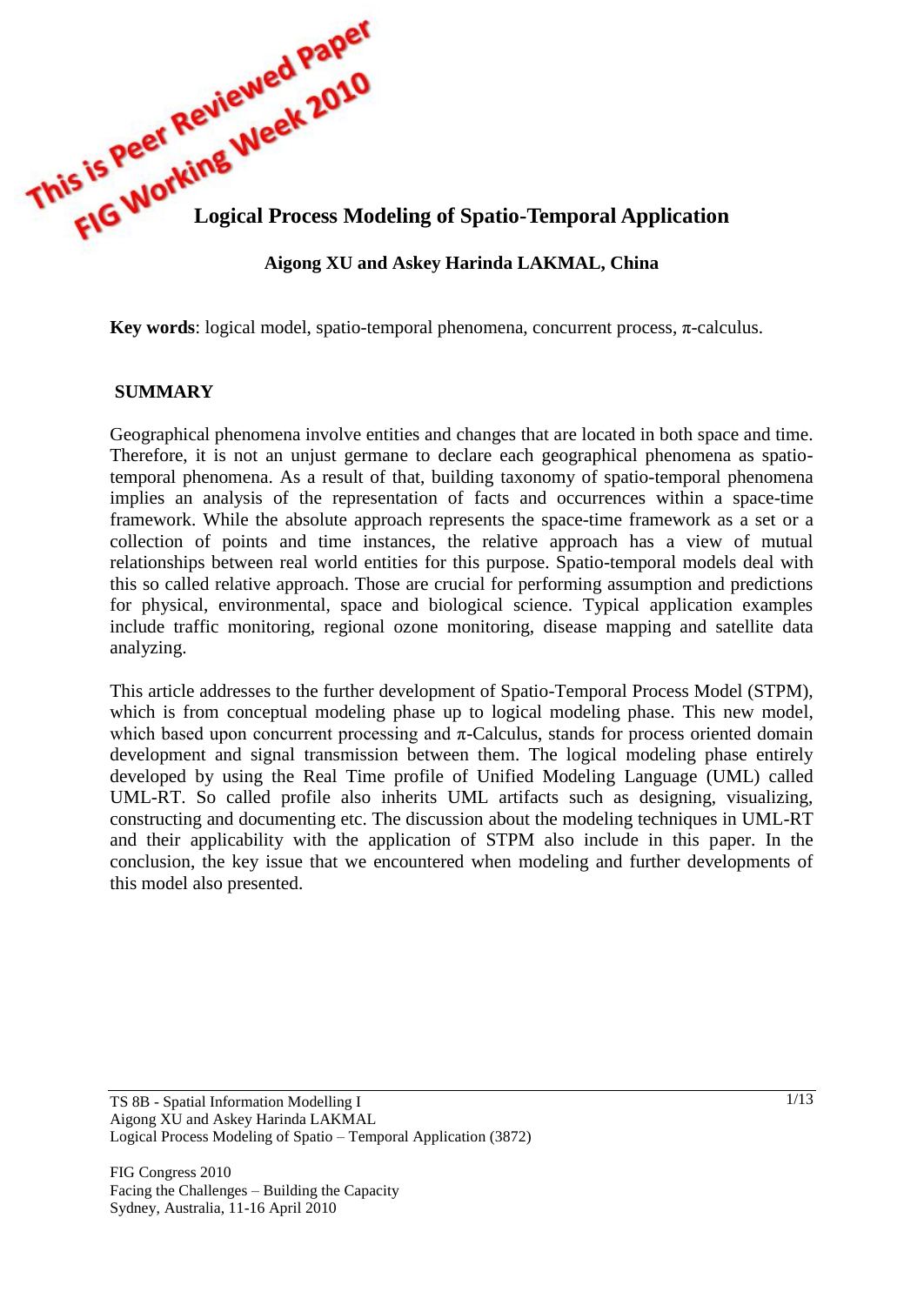# **Logical Process Modeling of Spatio-Temporal Application**

### **Aigong XU and Lakmal HARINDA, China**

### **1. INTRODUCTION**

The development of dynamic model on geographic information system with the spatiotemporal perspectives has been a long-term requirement in the scientific world since it represents the reality of the world. Navigational systems, natural hazards management and modeling of other natural phenomena are some typical examples of this emerging necessitate. Space and time are intrinsically tied to every aspect of real world phenomena is the reason for the aforementioned systems do exist. Although there were several valuable results for this necessitate from the research communities, only a few of among them were able to address successfully [Langran et. al 1988, Peuquet et. al 1995, Yuan 1996]. Our viewpoint is that every success result should use standard application design methodologies for its further development from conceptual level, while on the other hand such methodologies should be extended to accommodate the peculiarities of concurrent processing and real time signal transmission. But any successful result has developed neither up to execution level nor logical level yet.

The Spatio-Temporal Process Model (STPM) is a dynamic GIS model with the perspectives of spatio-temporal. The internal mechanism of STPM totally depends upon the concepts of  $\pi$ -Calculus [Milner 1999] and concurrent processing. Applications dealing with STPM fall in to one of four following categories.

- I) Application dealing on evenly changeable spatio-temporal phenomenon with location changes.
- II) Applications dealing on evenly changeable spatio-temporal phenomenon with attribute changes on a single location.
- III) Application dealing on unevenly changeable spatio-temporal phenomenon with location changes.
- IV) Applications dealing on unevenly changeable spatio-temporal phenomenon with attribute changes on a single location.

In all four cases, process modeling has been ruled uniquely for the temporal domain. Moreover, if any application deals with a combination of two categories (I and II or III and IV) that application is able to represent as a derived STPM. As an outcome of this STPM it is capable to retrieve status (situations) and transitions of spatial, temporal and spatio-temporal domains individually.

The aim of this paper is to develop the conceptual level STPM up to logical level as an extension of our earlier work [Xu et. al 2009] with the application of category I. According to our aforementioned viewpoint we have used standard logical modeling methodologies provided by the real-time profile on Unified Modeling Language (UML) called UML-RT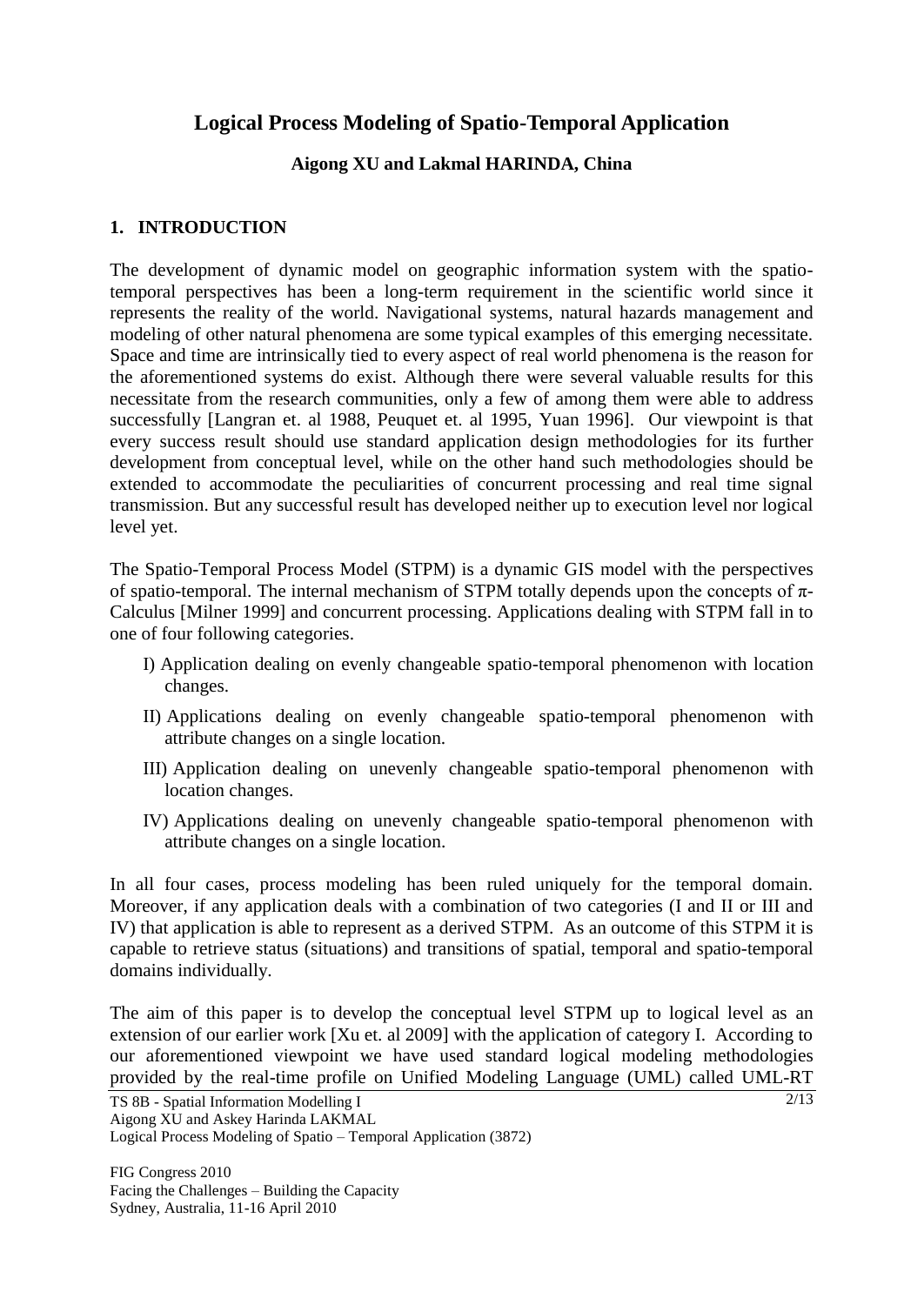from Rational Software Company which is saturated on the peculiarities of concurrent processing and real time signal transmission. The Rational Rose Real Time (RoseRT) tools provide an extensive support for signal transmissions in process oriented and distribute systems. The concepts of  $\pi$ -Calculus are also known as mobility or signal transmission of process oriented systems. Therefore in our model development, we had to provide some modeling techniques of UML-RT communicating elements to  $\pi$ -Calculus. When providing modeling techniques, we made our total attentiveness to apply existing techniques in UML to minimize contradictions that can occur after introducing new techniques.

The rest of the paper is organized as follows: Section 2 brief description UML-RT profile and Section 3 reviews the conceptual mechanism of the STPM in the application of category I. The architecture of UML-RT for STPM which described in section 3 is presented in Section 4. Finally in Section 5 conclusions are drawn.

## **2. UML-RT PROFILE**

UML-RT uses the UML built-in extensibility mechanisms to capture the concepts that have defined by the Real-time Object Oriented Modeling (ROOM) Language [Selic et. al 1994]. UML-RT is not meant to annotate a design model with information allowing for quantitative analysis, just like the two previous profiles, UML profile for schedulability, performance, and timing (UML/SPT) and UML profile for Quality of Service (UML/QoS). It has its own modeling capabilities. UML-RT allows the designer to produce models of complex, eventdriven and possibly distributed real-time systems. It provides two modeling systems called structural and behavioral for a real time system [Gherbi et. al 2006].

### **2.1 Structural Modeling**

UML-RT provides the designer with entities called capsules, which are communicating active objects. The capsules interact by sending and receiving messages through interfaces called ports. Furthermore, a capsule may have an internal structure composed of other communicating capsules and so on. This hierarchical decomposition allows the modeling of complex systems.

## **2.2 Behavioral Modeling**

Behavior is modeled by an extended finite state machine which is visualized using UML state diagrams. These state machines are hierarchical since a state could be decomposed into other finite state machines. A message reception triggers a transition in the state machine. Actions may associate with transitions or the entry and/or the exit of a state. Order or the sequence of messages is modeled by sequence diagram.

The main target application domain of UML-RT is telecommunication systems, which are generally soft real-time in nature. Perhaps due to this reason, the designers of UML-RT have not put much emphasis on real-time issues when implementing a UML-RT model on the target platform. The default execution model is single-threaded, that is, all capsules are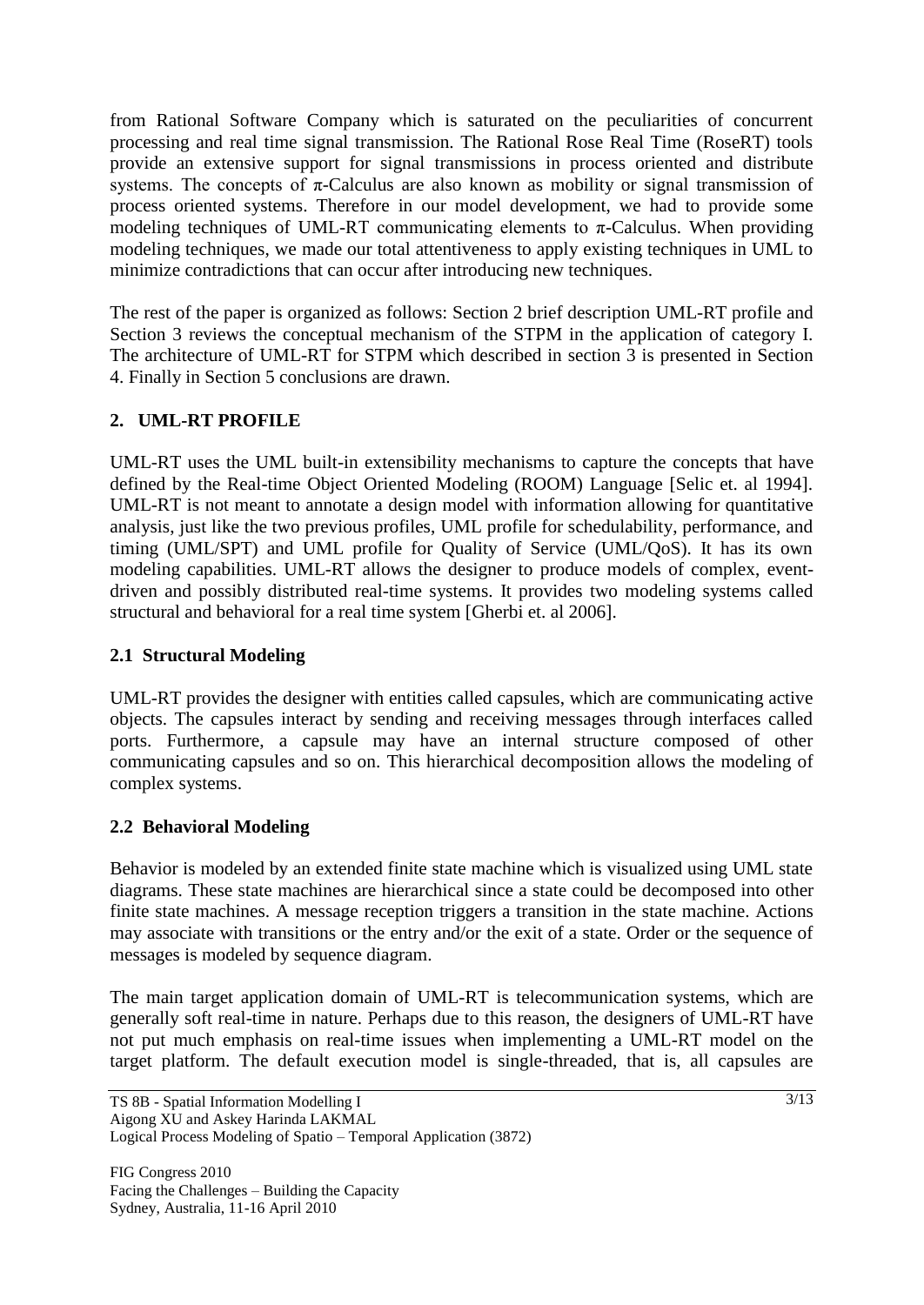mapped into the same thread of execution. Messages are queued and scheduled nonpreemptively in priority-order. It is desirable to introduce more parallelism and concurrency into the system to improve predictability by adopting multi-threaded execution architecture. It is important to distinguish between the concepts of design-level concurrency and implementation-level concurrency [Saksena et. al 2000].

#### **3. CONCEPTUAL MECHANISM OF STPM**

As we aforementioned, this paper focuses towards the logical model development of the application which belongs to category I, of STPM's usage. So this section starts with the brief introduction of application oriented STPM architecture and ends by discussing the mechanism of the model which is highly correlated with the objective of the paper.

STPM consists with three process domain called temporal, spatio-temporal and spatial, two channels called TC, SC and  $STL<sub>1</sub>$  as a link. All the domains stand for their own process behaviors such as status of the process, signal generation and process progression etc. Each and every process has its unique way of processing representation. Domains play a vital role in STPM. Role of channels is the key factor in this model since they are the signal carriers between domains. Though channels don't have their own mechanism, they are useful to handshake [Worboys 2005] with entities of processes.  $STL<sub>1</sub>$ , spatio-temporal link represents the 1:1 relationship between temporal and spatial domains. Meanwhile it makes its contribution to arrange the sequence among processes.

#### **3.1 Graphical Illustration of STPM's Mechanism**

Applications belong to category I; have declared as location changes of evenly changeable spatio-temporal phenomena. Though such kind of phenomena would be hypothetical, motion of an object in vacuumed tube is a suitable example for it. The significance in such kind of motion is that, the object can maintain same velocity during its entire motion since no action could take palace against the motion. Mechanism of this model totally based on the syntax and semantics of  $\pi$ -calculus. Temporal domain and spatial domain pass their particular time instances and locations through TC and SC channels to the spatio-temporal domain respectively. Status of the motion can be distinguished with those signals. Figure 1 shows the graphical representation of STPM for the application belongs to category I.

#### **3.2 Literarily Illustration of STPM's Mechanism**

The entire mechanism of STPM expresses as follows and the equation order presents the sequence of model mechanism. The equations, which have odd numbers prefixed with "M", represent the signal transmission between each domain. Rests represent the concurrent process progression.

$$
Cl_1 \mid {\begin{cases} t_1 / \\ t \end{cases}} {\begin{cases} l_1 / \\ l_1 \end{cases}} \text{ST} \mid \text{Loc}_1 \tag{M1}
$$
  

$$
Cl_1 \mid ST \rightarrow Cl_2 \mid ST \text{ And } \text{Loc}_1 \mid ST \rightarrow \text{Loc}_2 \mid ST \text{ (M2)}
$$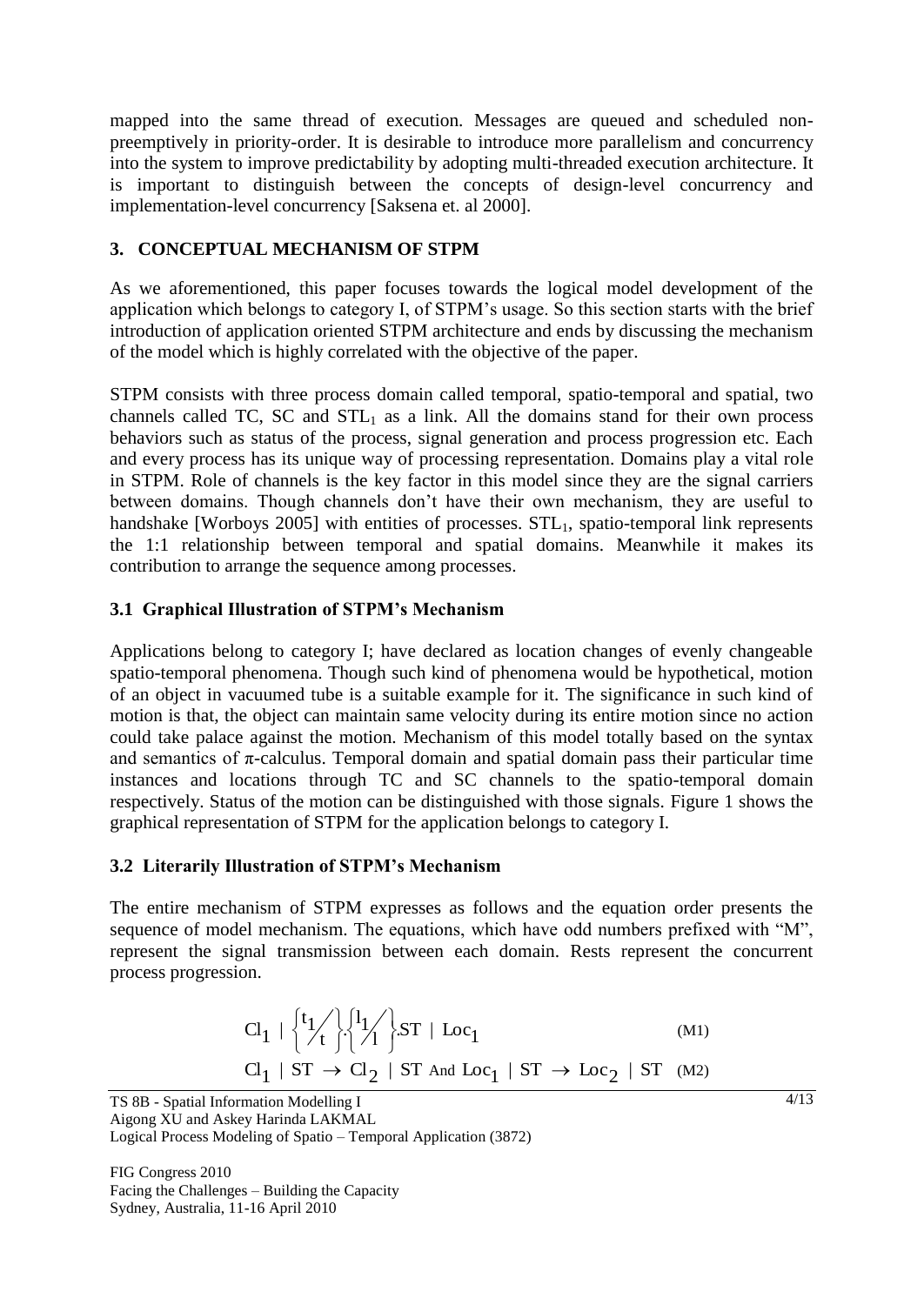$$
Cl_2 \mid \begin{cases} t_2 / \binom{1}{t_1} \binom{1}{t_1} S T \mid Loc_2 \\ Cl_2 \mid ST \to Cl_3 \mid ST \text{ and } Loc_2 \mid ST \to Loc_3 \mid ST \text{ (M4)} \\ Cl_3 \mid \begin{cases} t_3 / \binom{1}{t_2} \binom{1}{t_2} S T \mid Loc_3 \\ \end{cases} \text{ (M5)} \end{cases}
$$

 $Cl_3$  | ST  $\rightarrow Cl_4$  | ST And Loc<sub>3</sub> | ST  $\rightarrow Loc_1$  | ST (M6)



Figure 1 Conceptual Model of STPM

As further explication for equation M1, it stands for the signalized affiliation of the spatiotemporal process at time  $t_1$  and location  $l_1$ . Meanwhile the denominators represent the original or previous temporal and spatial signalize affiliations in combined fractional signals in spatiotemporal process, the numerators always stands for the current signalize affiliations. Similar kind of posture is afforded by the equations M3 and M5. *RECT* rule in  $\pi$ -calculus has made a great contribution for thus signal transmission. By applying the *PAR* rule in  $\pi$ -calculus for the concurrent process progression, equations M2, M4 and M6 can be derived. In equation M2, when  $Cl<sub>1</sub>$  and ST happen, process advancement reaction also occurs in this composition by changing process  $Cl_1$  to  $Cl_2$ . It expresses that, while the reaction takes place between entity and time, time can advance individually. Similarly, location also can be changed while the reaction happens between entity and location. It is possible to make the similar interpretation for equation M4 and M6.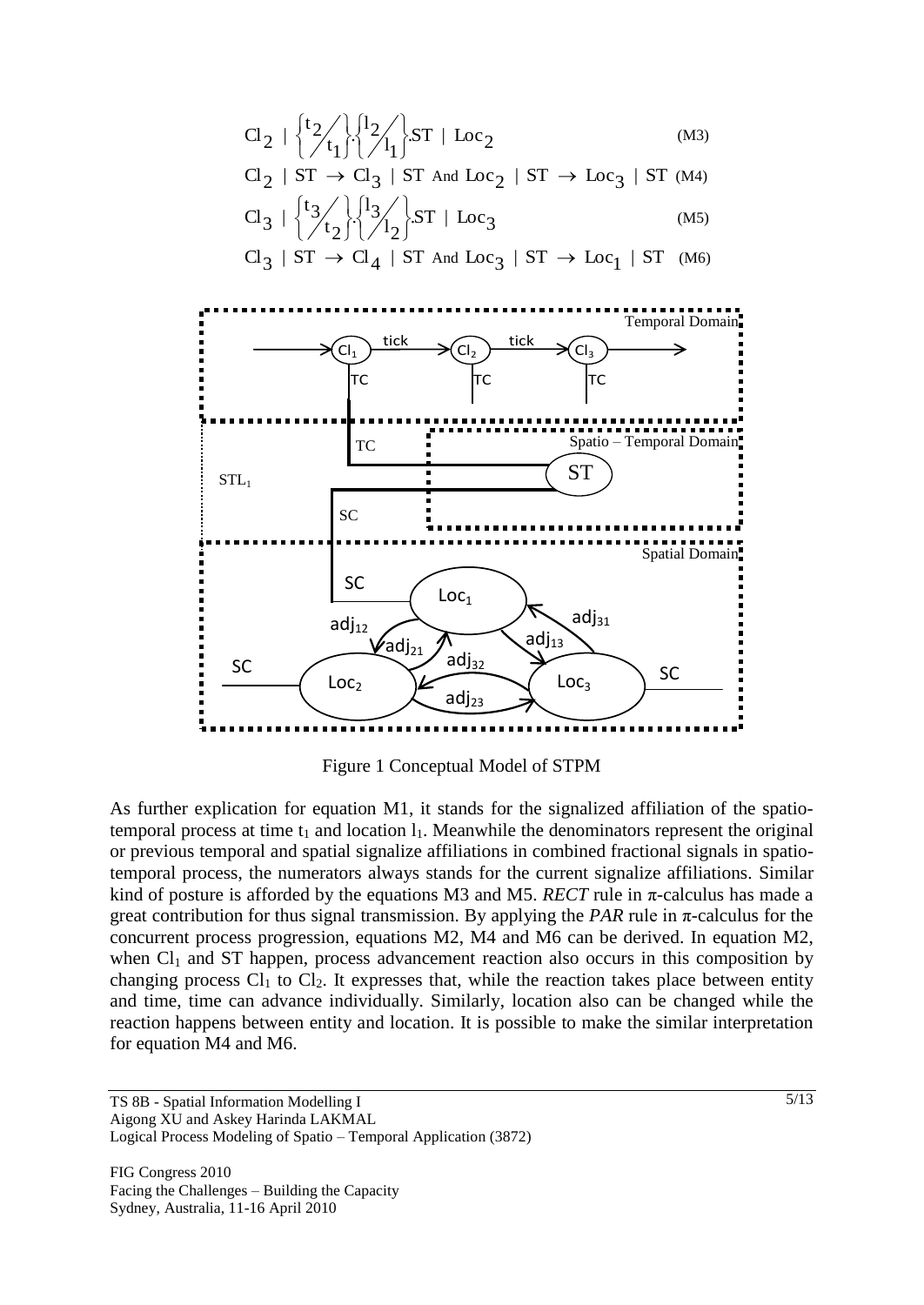### **4. LOGICAL LEVEL ARCHITECURE OF STPM**

In this section, we present the logical level architecture of the aforesaid STPM based upon the UML-RT modeling principles and techniques. All the codes which belong to actions, methods and signals are written as statements in detail-level programming language (that is, in  $C_{++}$ ) in state machine and sequence diagram.

### **4.1 Structural Architecture**

#### 4.1.1 Static Structure

Each domain has unique responsibilities over its process. So, there is no any contradiction for the declaration of each domain as single modeling component. When considering STPM's mechanism in broad sense, it is not complicated to understand the complete Spatio-Temporal phenomenon as a modeling component. As a fundamental modeling component in UML-RT, capsules assign for all three domains and Spatio-Temporal phenomenon. Meanwhile STL<sup>1</sup> link represent as an association relationship, since both temporal and spatial domains have independent identities. Figure 2 illustrates the static structure of STPM and Table 1 implies the properties of mapping components, capsules.



Figure 2 Class Diagram of STPM

| Table 1 Properties of Capsules |                       |                   |                |              |                  |
|--------------------------------|-----------------------|-------------------|----------------|--------------|------------------|
| Capsule                        | Role                  | <b>Attributes</b> | <b>Methods</b> | <b>Ports</b> | <b>Connecter</b> |
| Temporal                       | Temporal domain       | tinstance         | tupdate()      | tmp          |                  |
|                                |                       |                   |                | tSet         |                  |
| Spatial                        | <b>Spatial Domain</b> | sintance          | supdate()      | smp          |                  |
|                                |                       |                   |                | sSet         |                  |
| SpatioTemporal                 | Spatio-Temporal       | stintance         |                | stp          |                  |
|                                | Domain                |                   |                | sttmp        |                  |
|                                |                       |                   |                | stsmp        |                  |
| <b>STProcess</b>               | Spatio - Temporal     |                   |                |              | <b>TC</b>        |
|                                | phenomenon            |                   |                |              | <b>SC</b>        |

TS 8B - Spatial Information Modelling I Aigong XU and Askey Harinda LAKMAL Logical Process Modeling of Spatio – Temporal Application (3872)

FIG Congress 2010 Facing the Challenges – Building the Capacity Sydney, Australia, 11-16 April 2010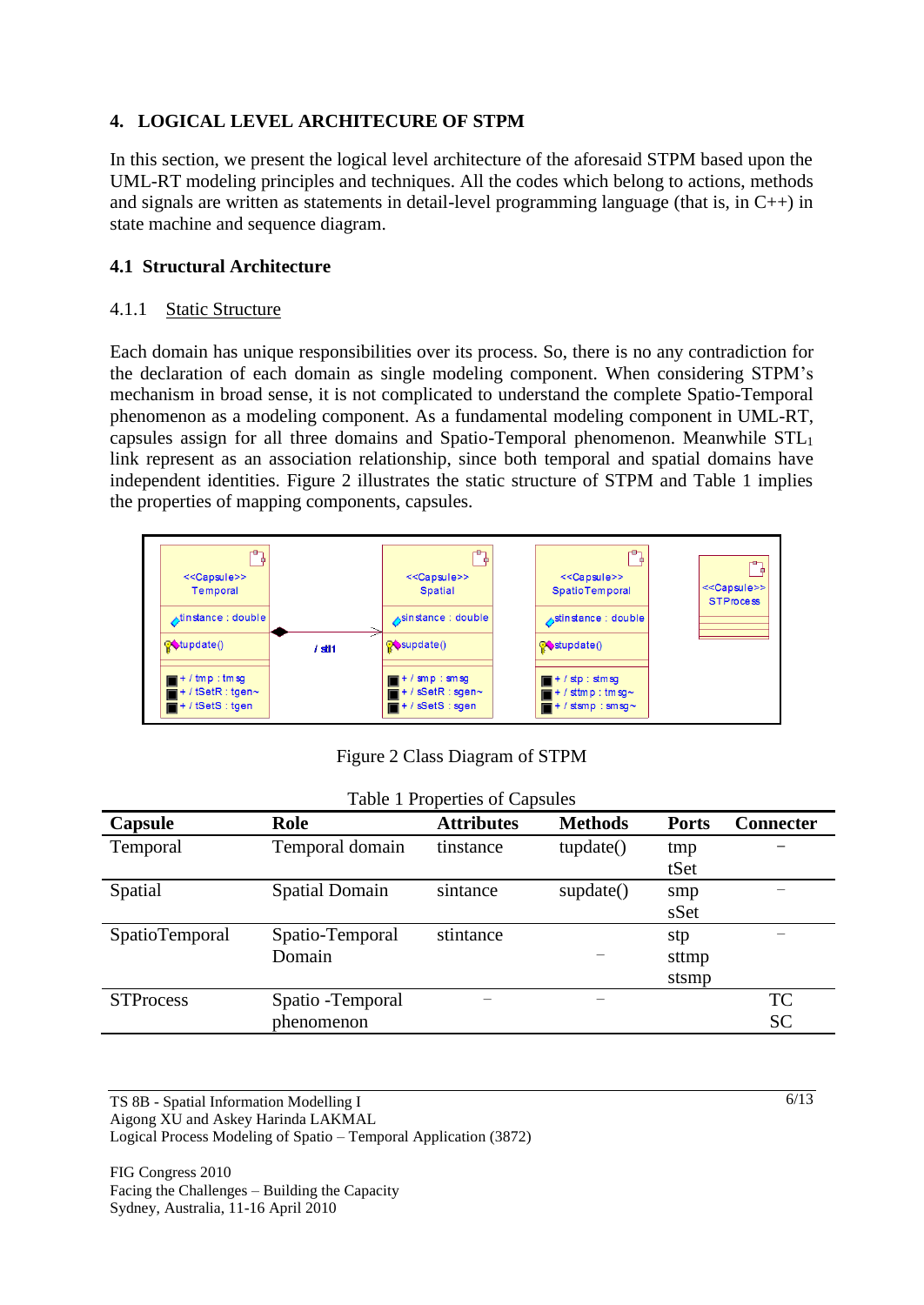### 4.1.2 Communication Pattern

Henceforth, the model architecture of STPM have discussed within the milieu of *STProcess* capsule. The set of messages exchange between two objects conforms to some communication pattern called protocol. We use three protocols for structural modeling and two ports for behavioral modeling. These three protocols are conformed the signal transmission in between capsules. Connecters (Channel) *TC* and *SC*, occupy the roles of protocol *tmsg* and *smsg* respectively. Role of protocols *stmsg* is occupied by itself from the capsule *SpatioTemporal*. The structure diagram of STPM Figure 3 and Table 2 illustrate the communication pattern which is owned by particular capsules (precisely instances of respective capsules) and the communication between capsules.

| <b>Table 2 Communication Pattern</b> |             |                |                  |                   |
|--------------------------------------|-------------|----------------|------------------|-------------------|
| <b>Protocol</b>                      | <b>Port</b> | Capsule        | <b>In Signal</b> | <b>Out Signal</b> |
| tmsg                                 | tmp         | Temporal       |                  | tmsgsignal        |
|                                      | sttmp       | SpatioTemporal | Tmsgsignal       |                   |
| smsg                                 | smp         | Spatial        |                  | smsgsignal        |
|                                      | stsmp       | SpatioTemporal | Smsgsignal       |                   |
| stmsg                                | stp         | SpatioTemporal | Stsignal         | stsignal          |



Figure 3 Structure Diagram of STPM

### 4.1.3 Communication Scenario

Communication scenario has explained by the sequence diagram (Figure 4), in UML-RT as follows. *Temporal* and *Spatial* objects send their out signals (that is, mentioned in Table 2) to the *SpatioTemporal* object at the same time. *SpatioTemporal* object generates its out signal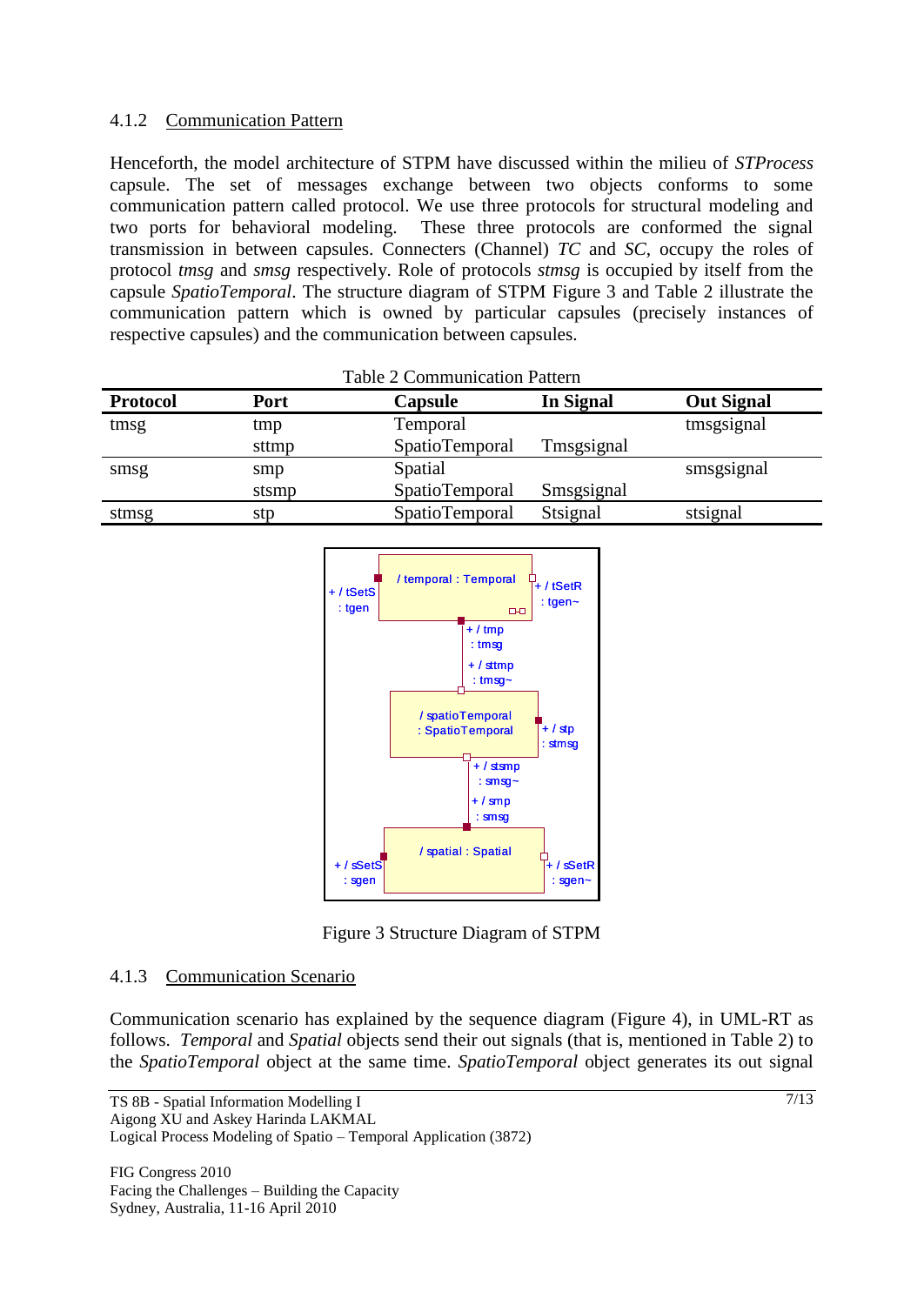and send them back to itself for its status update just after receiving signals. This signal transmission process repeats until another two (2) consecutive stages. *SpatioTemporal* object emits a destructive signal to itself for terminates its process, just after updating its third status. This happens due to our termination the mechanism of STPM up to three process instances for an illustration convenience. The entire sequence diagram consists with asynchronize message, since neither *SpatioTemporal* object makes reply to *Temporal* nor *Spatial* objects. We have drawn the entire repeated step in sequence diagram without using a loop, because of the less support of UML – RT for loop condition modeling.

Rose RT codes for  $\pi$ -Calculus based signal transmission mechanism has specific manner in C++ environments. Message receiving term has already internally configured as trigger information and "*port α and signal λ*", emphasis that the port α receive signal *λ.* The message sending term "*α send λ (p)*" codes as "*α.λ(pAtt).send()*;" , where port *α* sends the signal *λ* with the message *pAtt.* Tabular illustration for communication scenario mentioned in Table 3, as follows. It is important to note that, we have declared messages in Table 3, as their general form such as "*tnAtt, lnAtt and stnAtt*", where n is an integer varies from 1 to 3 due to behavioral changes of Capsule *Temporal* and *Spatial*.

### **4.2 Behavioral Architecture**

The capsule *STProcess* comprises the following capsules: *temporal* (instance of the Capsule *Temporal*), *spatioTemporal* (instance of the Capsule *SpatioTemporal*) and *spatial* (instance of the Capsule *Spatial*). Table 4, illustrates the entry and exit actions of the states in the sub capsules in *STProcess* Capsule. The message p implies as "*pAtt = \*rtdata*;", where *pAtt* is an attribute and the received or retrieve message is in the form of *\*rtdata* . We provide the state diagram of the Capsules *Temporal, Spatial* and *SpatioTemporal* respectively, in Figures 5, 6 and 7.



Figure 4 Communication Sequence

TS 8B - Spatial Information Modelling I Aigong XU and Askey Harinda LAKMAL Logical Process Modeling of Spatio – Temporal Application (3872)

FIG Congress 2010 Facing the Challenges – Building the Capacity Sydney, Australia, 11-16 April 2010

8/13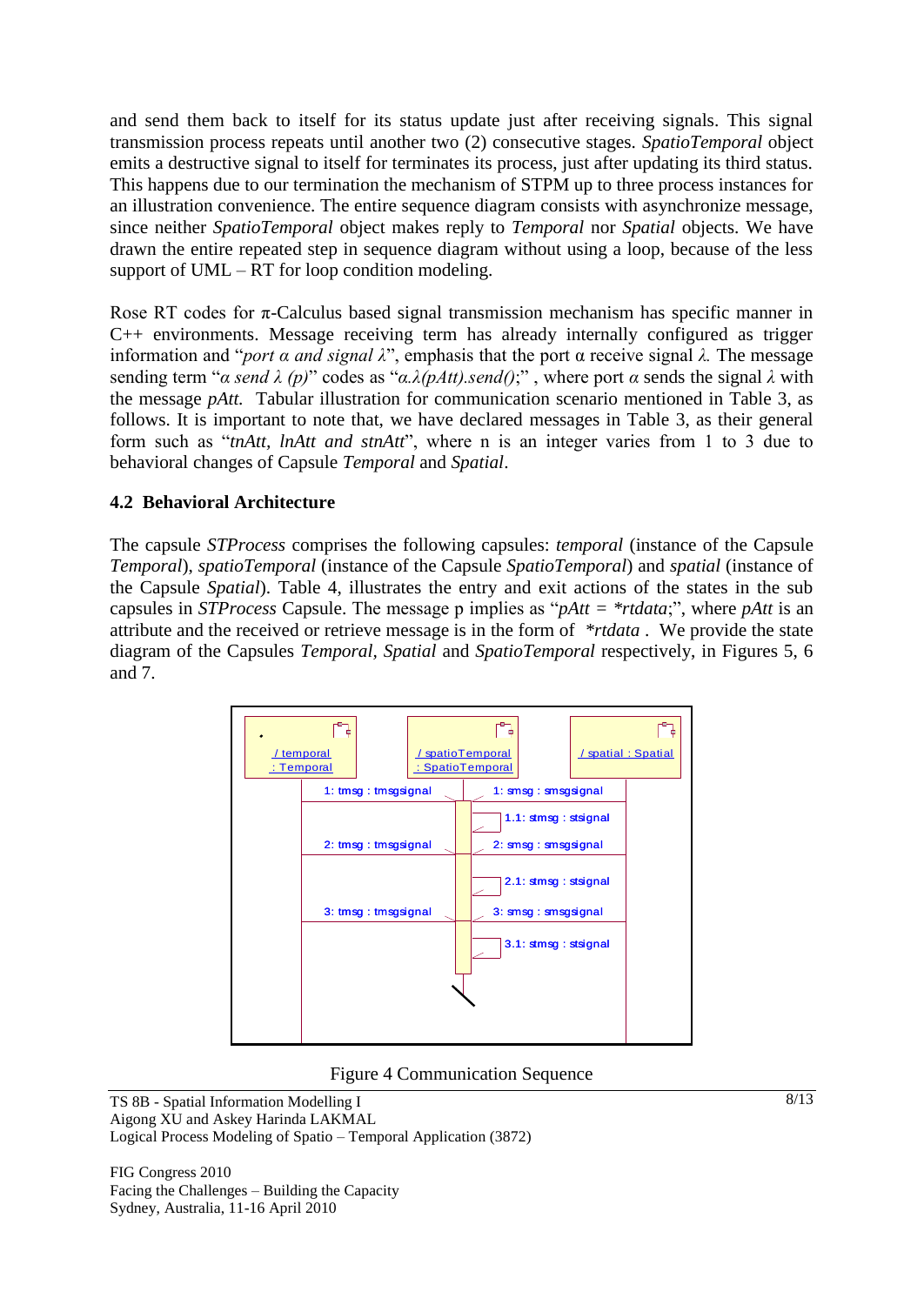|  |  | Table 3 Signal Structure |
|--|--|--------------------------|
|--|--|--------------------------|

| <b>Protocol</b> | Frigger |            | <b>Action</b>                            |
|-----------------|---------|------------|------------------------------------------|
|                 | Port    | Signal     |                                          |
| tmsg            | sttmp   | tmsgsignal | $tmp. tmsgsignal(tnAtt).send();$         |
| smsg            | stsmp   | smsgsignal | $smp.smsgsignal(lnAtt).send();$          |
| stmsg           | stp     | stsignal   | $stp. \text{stsignal}(st_nAtt). send();$ |



Figure 5 State Diagram of Temporal Domain









TS 8B - Spatial Information Modelling I Aigong XU and Askey Harinda LAKMAL Logical Process Modeling of Spatio – Temporal Application (3872)

FIG Congress 2010 Facing the Challenges – Building the Capacity Sydney, Australia, 11-16 April 2010

9/13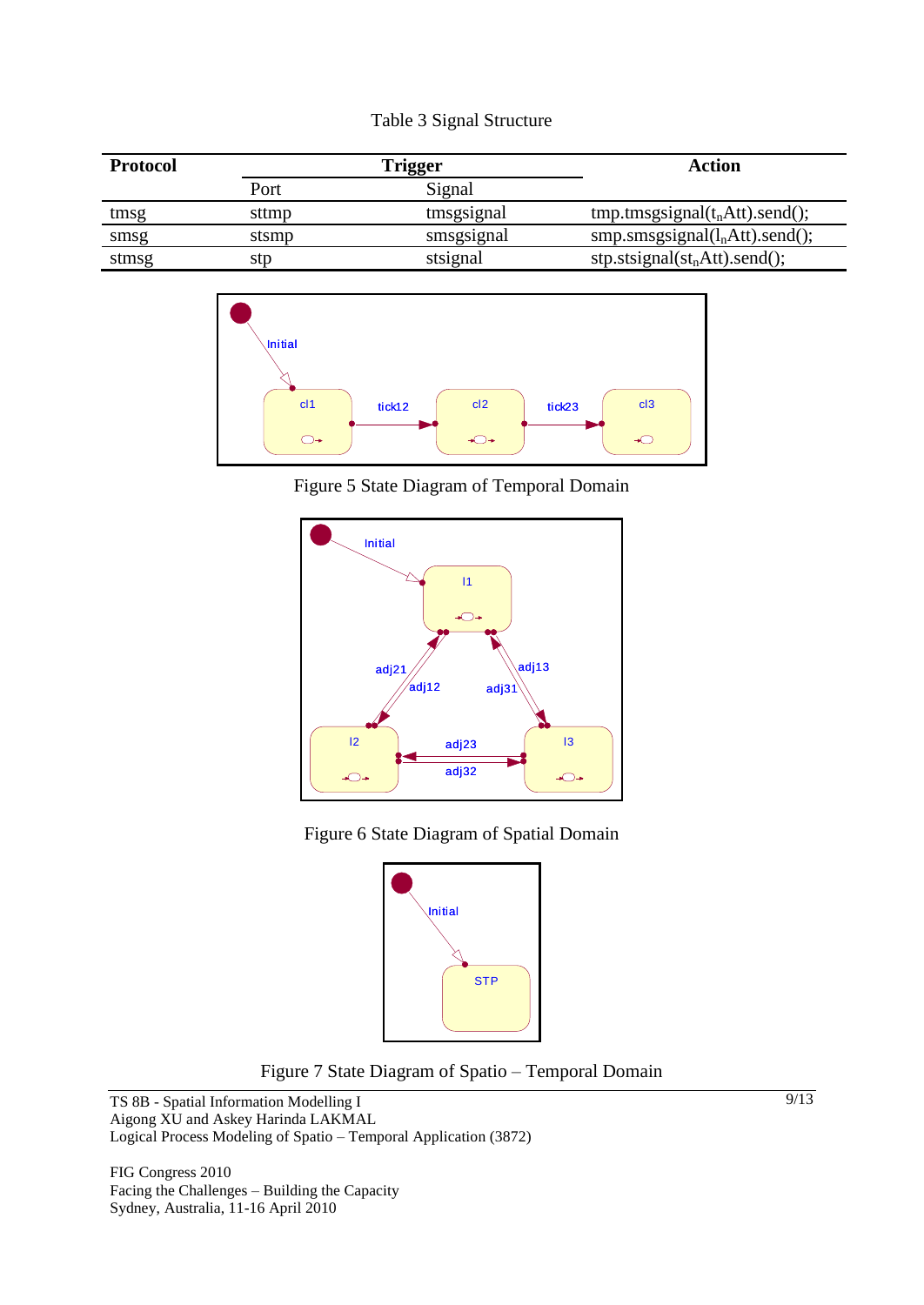| Capsule               | <b>State</b>    | <b>Entry Action</b>                   | <b>Exit Action</b>   |
|-----------------------|-----------------|---------------------------------------|----------------------|
|                       | Cl1             |                                       | $t_2$ Att = *rtdata; |
| Temporal              | Cl <sub>2</sub> | tupdate(tchange(t <sub>2</sub> Att)); | $t_3$ Att = *rtdata; |
|                       | Cl <sub>3</sub> | tupdate(tchange( $t_3$ Att));         |                      |
|                       | L1              | supdate(schange( $l_1$ Att));         | $L_2$ Att = *rtdata; |
|                       |                 |                                       | $L_3$ Att = *rtdata; |
| Spatial               | L2              | supdate(schange( $l_2$ Att));         | $L_1$ Att = *rtdata; |
|                       |                 |                                       | $L_3$ Att = *rtdata  |
|                       | L <sub>3</sub>  | supdate(schange(l <sub>3</sub> Att)); | $L_2$ Att = *rtdata; |
|                       |                 |                                       | $L_1$ Att = *rtdata; |
| <b>SpatioTemporal</b> | <b>STP</b>      | $t_n$ Att = *rtdata;                  |                      |
|                       |                 | $l_n$ Att = *rtdata                   |                      |
|                       |                 | $st_nAtt = (t_nAtt, l_nAtt)$          |                      |
|                       |                 | stupdate $(st_nAtt)$                  |                      |

Table 4 Entry and Exit actions of STPM Capsules

| Table 5 Transition Table in STPM |                   |                |         |                                 |
|----------------------------------|-------------------|----------------|---------|---------------------------------|
| Capsule                          | <b>Transition</b> | <b>Trigger</b> |         | <b>Action</b>                   |
|                                  |                   | Port           | Signal  |                                 |
|                                  | initial           |                |         |                                 |
| Temporal                         | tick12            | tSetR          | tchange | $tSetS.tchange(t_2Att).send();$ |
|                                  | tick23            | tSetR          | tchange | $tSetS.tchange(t3Att).send();$  |
|                                  | initial           |                |         |                                 |
|                                  | adj12             | sSetR          | schange | $sSetS.schange(l2Att).send();$  |
| Spatial                          | adj21             | sSetR          | schange | $sSetS.schange(l1Att).send();$  |
|                                  | adj23             | sSetR          | schange | $sSetS.schange(l3Att).send();$  |
|                                  | adj32             | sSetR          | schange | $sSetS.schange(l2Att).send();$  |
|                                  | adj31             | sSetR          | schange | $sSetS.schange(l1Att).send();$  |
|                                  | adj13             | sSetR          | schange | $sSetS.schange(l3Att).send();$  |
| SpatioTemporal                   | initial           |                |         |                                 |

While, the entry action represents the action that take place whenever entering the state, the action that happens whenever leaving from the state signified by the exit action. Usually the initial state doesn't have much necessity of the entry action. But the dual transitions (forward and reverse) supercede this situation. Roles of Methods *tupdate()* and *supdate()* are to update the temporal status in Capsule *Temporal* and update spatial status in Capsule *Spatial* after receiving the message with the corresponding transitional signal respectively. Method *stupdate()* is responsible for updating the status in Capsule *SpatioTemporal*, after receiving aforementioned signals in Table 3. Typically exit action is followed by the transition. But it doesn't imply the necessity of exit action for transitions indeed.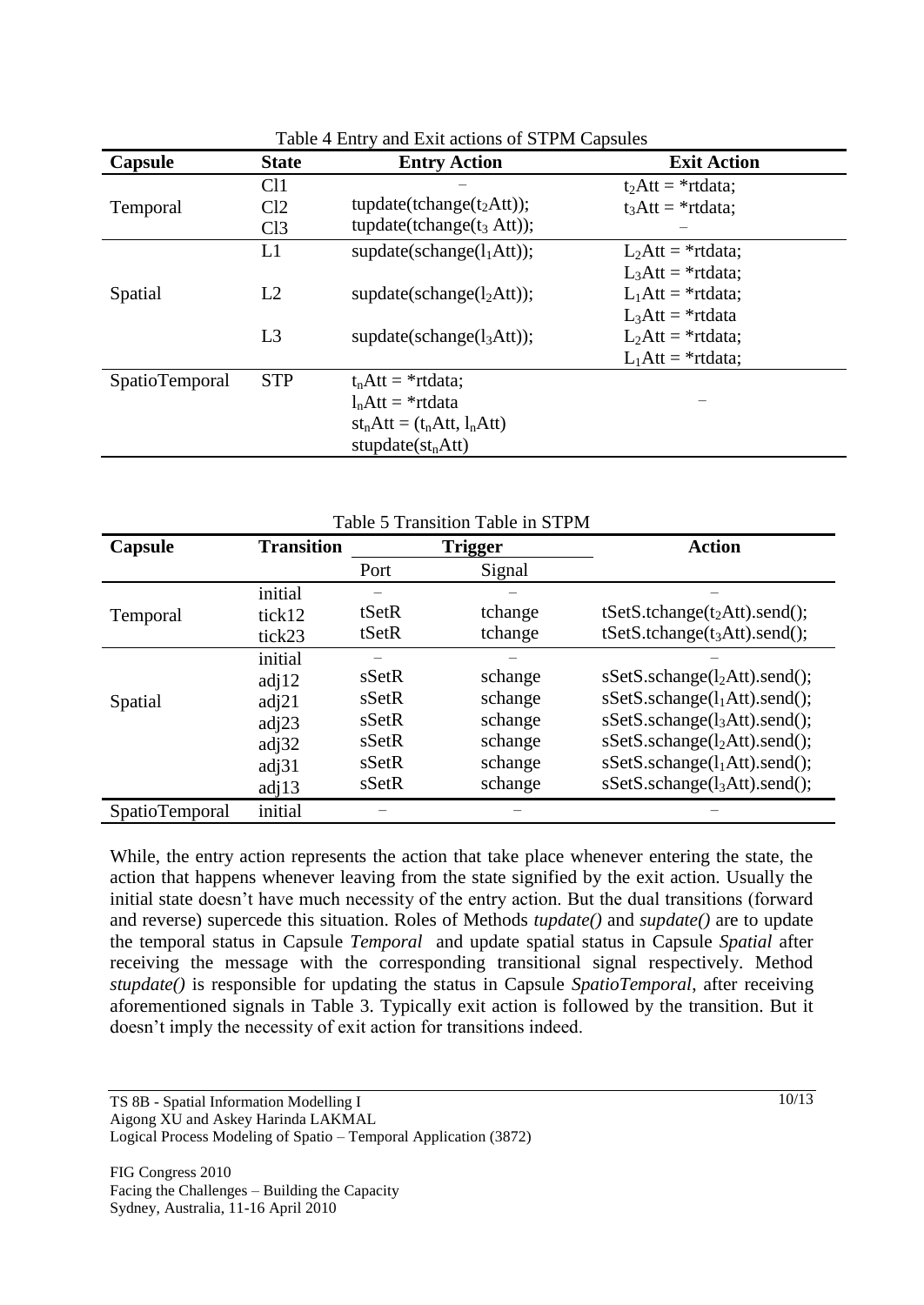| Table o Pseudo Coded Transition Table in STPM |                   |                             |                             |  |
|-----------------------------------------------|-------------------|-----------------------------|-----------------------------|--|
| Capsule                                       | <b>Transition</b> | Trigger pseudo code         | <b>Action pseudo code</b>   |  |
|                                               | initial           |                             |                             |  |
| Temporal                                      | tick12            | tSetR in cl2 receive        | tSetS in cl1 send           |  |
|                                               |                   | tchange $(t_2$ Att)         | tchange $(t_2$ Att)         |  |
|                                               | tick23            | tSetR in cl3 receive        | tSetS in cl2 send           |  |
|                                               |                   | tchange $(t_3$ Att)         | tchange $(t_3$ Att)         |  |
|                                               | Initial           |                             |                             |  |
|                                               | adj12             | sSetR in 12 receive         | sSetS in 11 send            |  |
|                                               |                   | schange(l <sub>2</sub> Att) | schange(l <sub>2</sub> Att) |  |
|                                               | adj21             | sSetR in 11 receive         | sSetS in 12 send            |  |
| Spatial                                       |                   | schange(l <sub>1</sub> Att) | schange(l <sub>1</sub> Att) |  |
|                                               | adj23             | sSetR in 13 receive         | sSetS in 12 send            |  |
|                                               |                   | schange(l <sub>3</sub> Att) | schange(l <sub>3</sub> Att) |  |
|                                               | adj32             | sSetR in 12 receive         | sSetS in 13 send            |  |
|                                               |                   | schange(l <sub>2</sub> Att) | schange(l <sub>2</sub> Att) |  |
|                                               | adj31             | sSetR in 11 receive         | sSetS in 13 send            |  |
|                                               |                   | schange(l <sub>1</sub> Att) | schange(l <sub>1</sub> Att) |  |
|                                               | adj13             | sSetR in 13 receive         | sSetS in 11 send            |  |
|                                               |                   | schange(l <sub>3</sub> Att) | schange(l <sub>3</sub> Att) |  |
| <b>SpatioTemporal</b>                         | initial           |                             |                             |  |

 $T<sub>1</sub>$   $\leq$   $D<sub>2</sub>$   $1 \leq$   $C<sub>1</sub>$   $1$   $1$   $T<sub>2</sub>$   $\leq$   $T<sub>1</sub>$   $\leq$   $T<sub>1</sub>$   $\leq$   $T<sub>1</sub>$   $\leq$   $T<sub>1</sub>$   $\leq$   $T<sub>1</sub>$   $\leq$   $T<sub>1</sub>$   $\leq$   $T<sub>1</sub>$   $\leq$   $T<sub>1</sub>$   $\leq$   $T<sub>1</sub>$   $\le$ 

The specification of the transitions inside the state diagrams of the sub capsules *Temporal Spatial* and *SpatioTemporal* of the Capsule *STProcess* is referred to Table 5. It is important to note that any action may not take place with the transition initial inside of the sub capsules *Temporal*, *Spatial* and *SpatioTemporal*. Sub capsule *SpatioTemporal* hasn't contained any transition except *initial* since it represents the unique process. The pseudo code translation of Table 5 is presented in Table 6; the pseudo code helps to understand the  $\pi$ -Calculus based mechanism in this STPM.

## **5. CONCLUSION**

In this paper, we implemented our conceptual methodological approach of Spatio-Temporal Process Model (STPM), discussed in a previous paper [Xu et. al 2009] up to logical level, with the integration of UML-RT modeling language in order to capture the  $\pi$ -Calculus based internal mechanism and process oriented structure of system components. This new contribution strengthens our conceptual model; since we can systematical obtain a detailed system specification from an initial theoretical model.

As we aforementioned, our suggestion was the modeling software and all the applicable techniques which we used for this work should have public standards. So we had to aware of many other related works within the milieu of UML-RT modeling and it's applicability to  $\pi$ -Calculus. The critical factor of all the substantial papers was the model verification capability of UML-RT. There is a contradiction between papers, regarding that convenience in UML-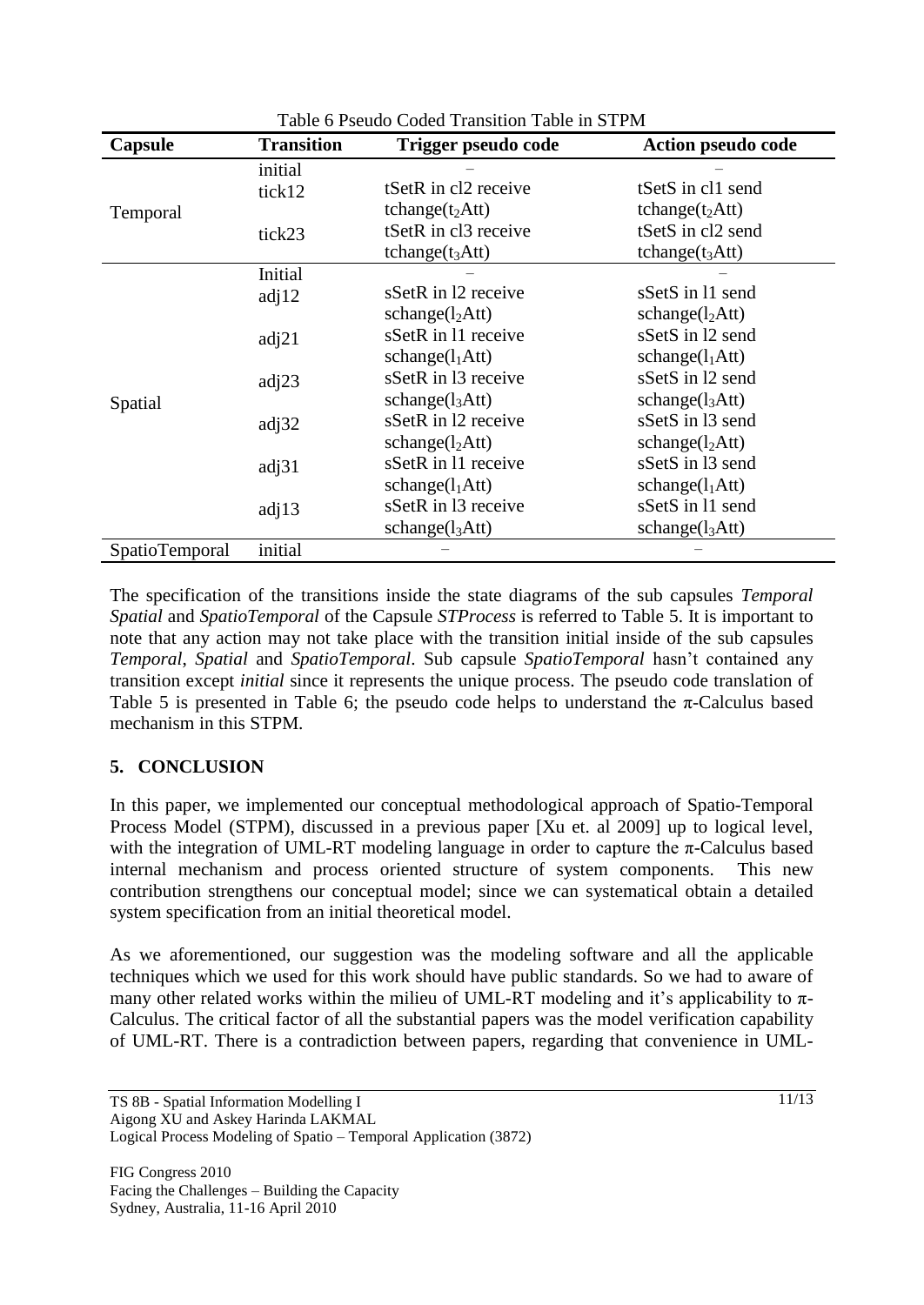RT. But we have decided UML-RT has that capability; since after referring the manual and tutorials of the latest version in UML-RT (Version 6.5).

As our suggestions this model is ideal for *synchronous* domains, which are all temporally referenced entities handshake with processes in the same clock, and *syntopic* domains, which can share the same habits within the same geographic range. But our aspiration is to make further development of this model, which appropriates to *asynchronous* and *asyntopic* domains also.

We believe STPM shall make a new propensity in dynamic modeling regarding the spatiotemporal phenomena; since it represents the reality in the world. But, for making a good consciousness of this STPM, it requires more of a conceptual leap regarding the process views, especially the space.

#### **ACKNOWLEDGMENT**

The research is supported by Projects of Liaoning Province University Innovation Team (2008T085) and Liaoning Province University Key Laboratory (2009S049)

#### **REFERENCES**

Gherbi A and Khendek F (2006) UML Profiles for Real-Time Systems and their Applications. Journal of Object Technology Vol 5(4): 149-169.

Langran G and Chrisman N R (1988) A framework for temporal geographic information. Cartographica: The International Journal for Geographic Information and Geovisualization Vol  $25(3):1 - 14$ .

Milner R (1999) Communicating and Mobile Systems: The  $\pi$ -calculus, Cambridge.

Peuquet D J and Duan N (1995) An event-based spatiotemporal data model (ESTDM) for temporal analysis of geographical data. International Journal of Geographical Information Systems 9(1): 7-24.

Saksena M and Karvelas P (2000) Designing for schedulability: integrating schedulability analysis with object-oriented design, in Proc. IEEE Euro-Micro Conference on Real-Time Systems, 101–108.

Selic B, Gullekson G, and Ward P T (1994) Real-Time Object-Oriented Modeling. John Wiley and Sons,

Worboys M F (2005) Event-oriented approaches to geographic phenomena. International Journal of Geographic Information Systems Vol. 19(1): 1 – 28.

Xu A and Lakmal A H (2009) Signal Transmission to Concurrent Processes: Spatio-Temporal Process Model, in Proc. IEEE 2<sup>nd</sup> International Congress on Image and Signal Processing, Vol. 1: 356 – 360.